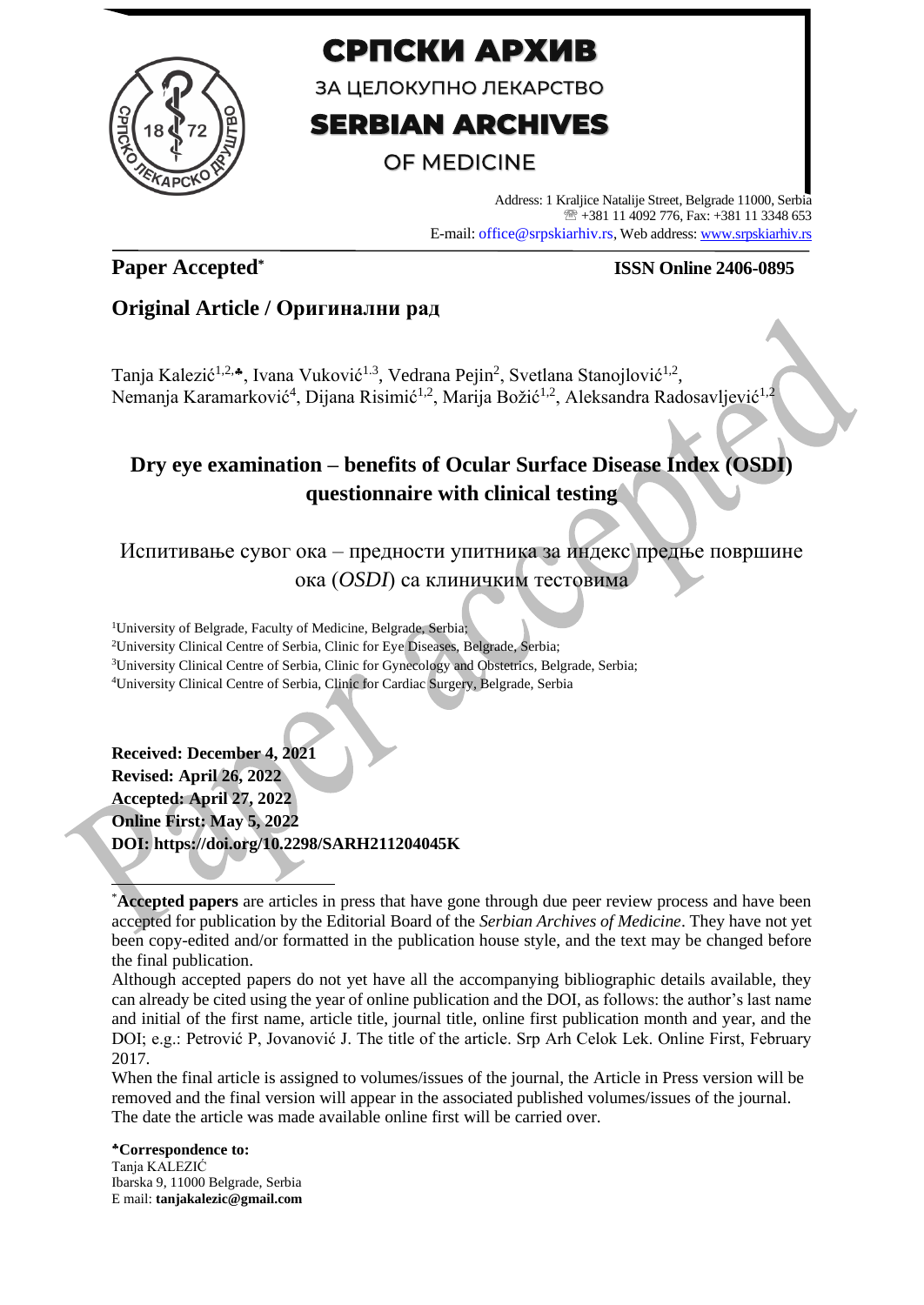# **Dry eye examination – benefits of Ocular Surface Disease Index (OSDI) questionnaire with clinical testing**

## Испитивање сувог ока – предности упитника за индекс предње површине ока (*OSDI*) са клиничким тестовима

#### **SUMMARY**

**Introduction/Objective** Dry eye is a multifactorial disease with up to 50% in population. It is characterized by a loss of homeostasis of the tear film and accompanied by ocular symptoms. Ocular Surface Disease Index (OSDI) questionnaire is designed to provide a rapid assessment of the symptoms. The aim of this study was to evaluate diagnostic capacity of OSDI.

**Methods** A prospective, randomized and observational study was conducted at the Clinic for Eye Disease, Clinical Center of Serbia, between December 2018 and February 2019. The OSDI questionnaire was used to rate the severity of dry eye disease. Schirmer I test, tear breakup time test (TBUT), Rose Bengal test and lid-parallel conjunctival folds (LIPCOF) test were performed as a clinical proof of the symptoms.

**Results** A total of 27 patients, 15 male (55.4%) and 12 female (44.6%), with mean age of  $60 \pm 15$  years were included in the study. The average value of OSDI score was  $26.37 \pm 23.98$  (0-80). Schirmer I test and Rose Bengal test for right and left eye, as well as BUT test for left eye were positively correlated with OSDI score (Spearman correlation coefficient).

**Conclusion** OSDI questionnaire is fast, reliable, and cheap test. In our study we have found correlation between OSDI score and other clinical tests, except with LIPCOF test. At this moment, the questionnaire that could be the gold standard for dry eye disease diagnosis doesn't exist, therefore further studies concerning this topic are needed.

**Keywords:** dry eye; OSDI questionnaire; LIPCOF; Schirmer test; TBUT test; Rose Bengal test

#### **САЖЕТАК**

**Увод/Циљ** Суво око је болест са инциденцом и до 50% у популацији. То је мултифакторијална болест површине ока где губитак хомеостазе сузног филма прати очне симптоме. *Occular Surface Disease Index* (*OSDI*) је упитник који омогућава брзо постављање дијагнозе. Циљ овог рада је процена дијагностичке вредности теста *OSDI* у болести сувог ока и градацији тежине у односу на налаз релевантних клиничких тестова.

**Методе** Проспективна, рандомизована и опсервациона судија обављена је на Клиници за очне болести Универзитетског Клиничког центра Србије, у периоду од децембра 2018. до фебруара 2019. године. Упитник *OSDI* је коришћен ради евалуације симптома и корелације са клиничким тестовима. Клинички тестови примењени у овој студији су Ширмеров тест I, *tear break-up time test* (*TBUT*), тест *Rose Bengal* и *lid-parallel conjunctival folds* (*LIPCOF*). **Резултати** Укупно је било 27 болесника – 15 мушкараца (55.4%) и 12 жена (44.6%), просечне старости од 60 ± 15 година. Просечна вредност *OSDI*  скора у студији је била 26.37 ± 23.98 (0–80). Пронађена је позитивна корелација са *OSDI* скором између Ширмера I и теста *Rose Bengal* за десно и лево око, као и *TBUT* теста за лево око (Спирманов коефицијент корелације).

**Закључак** Упитник *OSDI* је брз, поуздан и јефтин тест који добро процењује постојање и тежину сувог ока. У нашој студији пронађена је корелација *OSDI*  упитника са свим клиничким тестовима у дијагностици сувог ока, изузев теста *LIPCOF*. Тренутно не постоји упитник који би представљао златни стандард у дијагностици сувог ока, те су даља истраживања у овом смеру неопходна.

**Кључне речи:** суво око; упитник *OSDI*; *LIPCOF*; Ширмеров тест; *TBUT*; тест *Rose Bengal*

#### **INTRODUCTION**

Dry eye is multifactorial eye surface disease, characterized by loss of tear film homeostasis and eye symptoms [1]. It is one of the most frequent reasons for visiting ophthalmologist, so it represents significant outlay for health care system [2]. Most of the patients have mild symptoms, but sometimes very complex interventions are necessary to avoid further progression to corneal ulcer and conjunctival scaring [3]. Contact lens wear and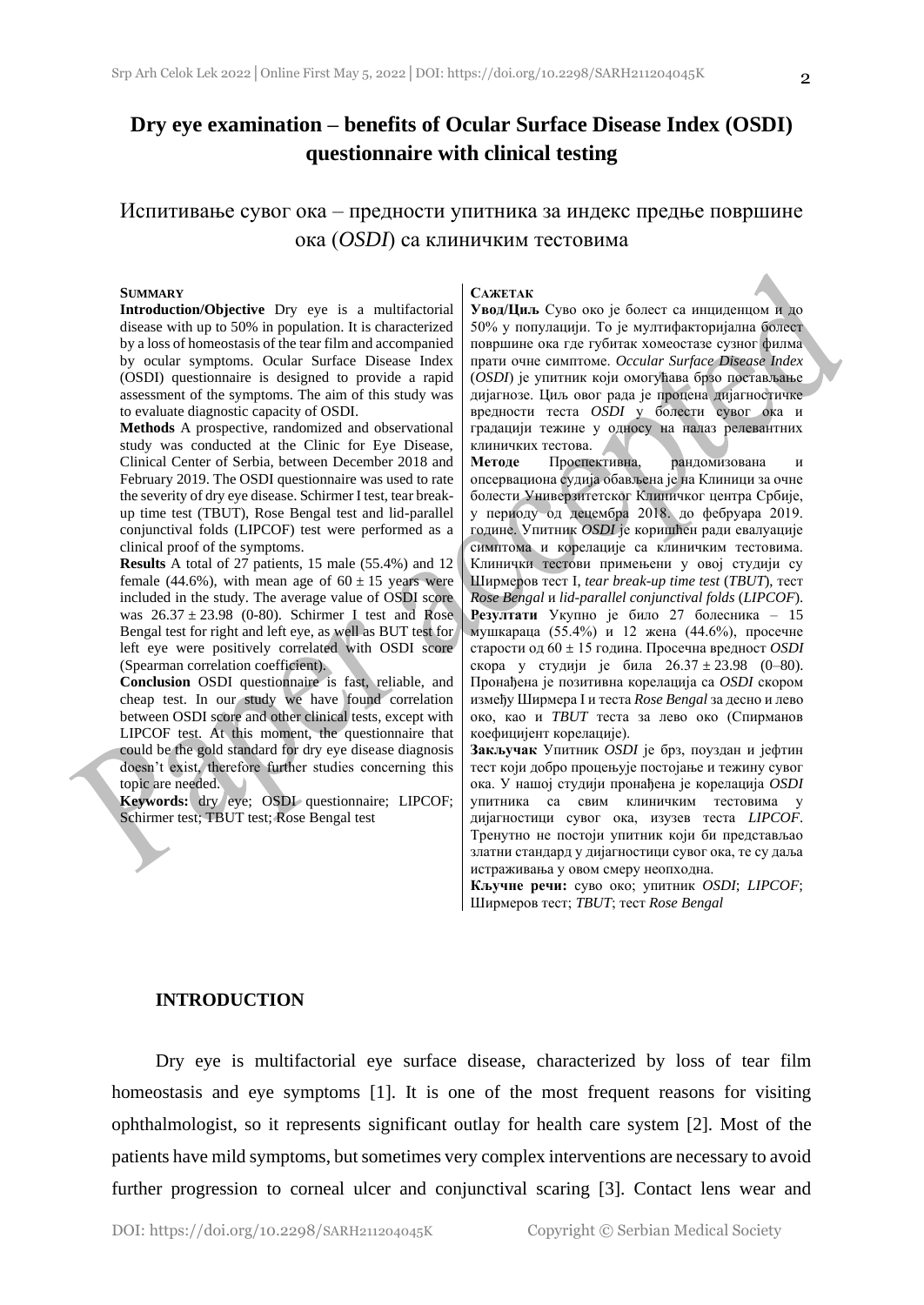refractive surgery can cause a dry eye [4]. In etiology of dry eye main factors are tear film instability, hyperosmolarity, inflammation, eye surface damage and neurosensory abnormalities [1]. Sjogren syndrome, transplantation (graft versus host reaction) and aging can also cause dry eye [5].

Following nowadays knowledge, ocular and lacrimal inflammation take main role because they are making defects of corneal and conjunctival cells and causing symptoms [1]. What is happening is proved on molecular and biochemical level, where is also shown that lower levels of androgen and higher levels of pro inflammatory cytokines followed by loss of immunologic homeostasis of lacrimal gland and eye surface lead to pathological changes [6]. Neurogenic mechanisms- loss of innervation and lower sensitivity can also cause a dry eye [4]. Dry eye disease (DED) is one of the most prevalent ophthalmic disorders in general population, and it can go up to 50% in different studies [2].

In classification of dry eye disease, we have two big categories: aqueous tear-deficient dry eye (Sjogren syndrome dry eye) and evaporative dry eye (Non Sjogren syndrome dry eye) [7]. Aqueous tear-deficient dry eye implies that dry eye is due to a failure of lacrimal tear secretion, and it represents about 10% of all cases. Evaporative dry eye is due to deficiency in lipid part of tear film, which is manifested with higher evaporation. The main cause is Meibomian gland disfunction, and it represents 85% of all cases [8]. Blepharitis, eyelid margin inflammation is a cause, and also a consequence of Meibomian gland disfunction, but in differential diagnosis we also need to think of rosacea, atopy, seborrheic dermatitis and staphylococcal infection [1].

Etiological important factors in dry eye disease are female gender and ageing (low levels of androgen play main role in Meibomian gland disfunction) [8]. Except those, important factors also are lagophthalmos, decreased blinking, systemic autoimmune diseases, atopy, vitamin A deficiency and external conditions with low air humidity [9]. A number of questionnaires have been developed, and they are in use in combination to help to make a dry eye diagnosis, but none of them, separately, has required sensitivity and specificity to be a gold standard [10]. The clinical presentation of dry eye disease is very variable, what makes a diagnosis even more difficult. Patients frequently have unspecific symptoms such as visual disturbance, ocular discomfort, photophobia, itching, and irritation. Sometimes patients can experience excessive tearing because of discomfort. Symptoms doesn't have strong correlation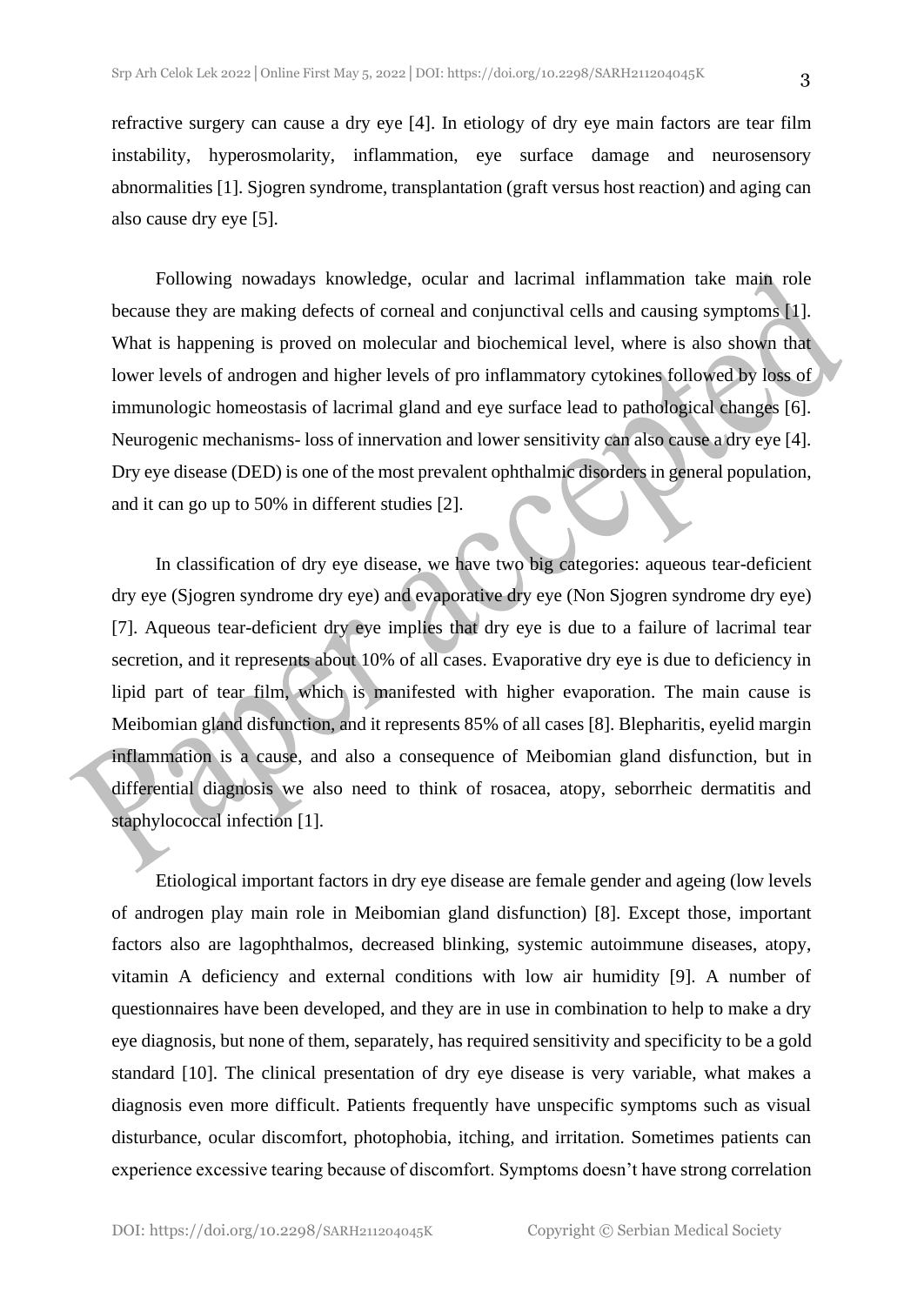with clinical findings, especially if there is low pain tolerance [11]. For the purpose of making diagnosis, checking severity of disease, starting the management and follow up, many questionnaires have been made, and one of them is Dry Eye questionnaire (DEQ-5) [12] and OSDI [13].

OSDI questionnaire has been made by Outcomes Research Group at Allergan Inc, in order to provide fast evaluation of ocular irritation symptoms in connection with dry eye disease and their impact on vision [13]. Therefore, the aim of this study was to evaluate diagnostic capacity OSDI questionnaire in assessment of the dry eye disease and the severity of disease relative to clinical diagnostic procedures.

#### **METHODS**

This study was a prospective, randomized and observational study,conducted at the Clinic for Eye Disease, University Clinical Center of Serbia at the Department of Cornea and External Eye Disease, between December 2018 and February 2019. Patients were randomized upon the arrival for a clinical examination such as cataract or blepharitis, and had no previous history of dry eye treatment. Anamnestic characteristics were collected at the beginng of the study. Participation was voluntary and informed consent was obtained from each participant. Ethical approval was obtained from the Institutional Review Board (IRB).

The 12-item Ocular Surface Disease Index (OSDI) questionnaire is a self-administered questionnaire used to rate the severity of dry eye disease. Responses to each item were scored on a 5-point Likert scale, where 0 indicates "none of the time "; 1 indicates "some of the time"; 2 indicates "half of the time "; 3 indicates "most of the time " and 4 indicates "all of the time". The OSDI score calculates on the basis of the given formula:  $OSDI = ((sum of scores for all$ questions answered) x  $100$  / ((total number of questions answered) x 4)). The OSDI is assessed on a scale of 0 to 100, with higher scores representing greater disability [14].

For the purpose of this study, additional clinical measures were performed.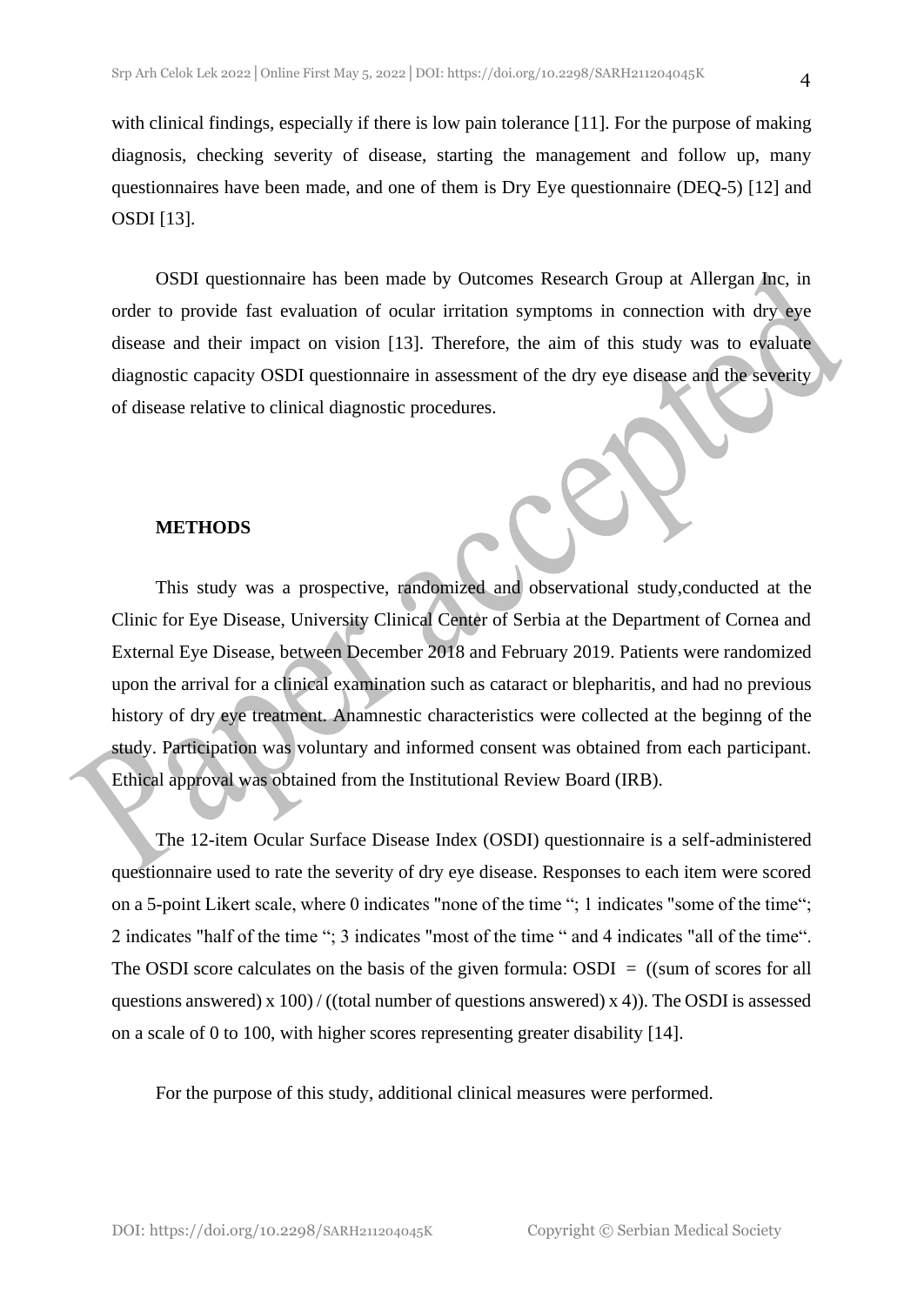#### **Schirmer I test**

The Schirmer I test was used to determine flow of the tears produced by the tear glands and measures the basal and reflex secretions of the main and accessory glands. It is performed using calibrated, bended strips of a non-toxic filter paper. On the lateral and middle-third of the lower eyelid, a shorter folded end is attached, in order to avoid irritation of the cornea. This test is performed without previously applied anesthesia, and on both eyes at the same time. The test length is 5 minutes, and after removing strips from lower eyelids, we measure the amount of wetting of the paper strips. The limit values of Schirmer I tests for dry eye disease are  $≤10mm/5min$  [15].

#### **Tear break-up time test (TBUT)**

Tear breakup time (TBUT) is a clinical test used to assess the stability of tear film. It is performed by instilling a small amount of fluorescein on the ocular surface of the lower eyelid, after which the respondent was asked to blink, in order to spread fluorescein evenly across the surface of the eye. Then, patient is instructed to keep their eyes opened, without blinking. Using cobalt blue illumination, the TBUT is recorded as the number of seconds elapsed between the patients last blink of an eye and presence of the first defect in the tear film. The normal values of the TBUT test are over 10 seconds, and the results below this value indicate that there is a disruption in the quality of the tear film [15].

#### **Rose Bengal test**

The Rose Bengal test is used to indirectly measure the presence of reduced tear volume, detecting damaged and devitalized epithelial cells that have lost the role of creating tears. The results of this test can be read immediately. On the surface of the eye, we observe three zones: cornea, nasal and temporal part of conjunctival staining. Points from 0 to 3 are assigned to each of these zones, depending on whether there is no coloring, if there are few colored dots, lots of colored dots or if confused zones are present. The positive result of this test are four or more points for all three zones combined, with a maximum of nine points [16].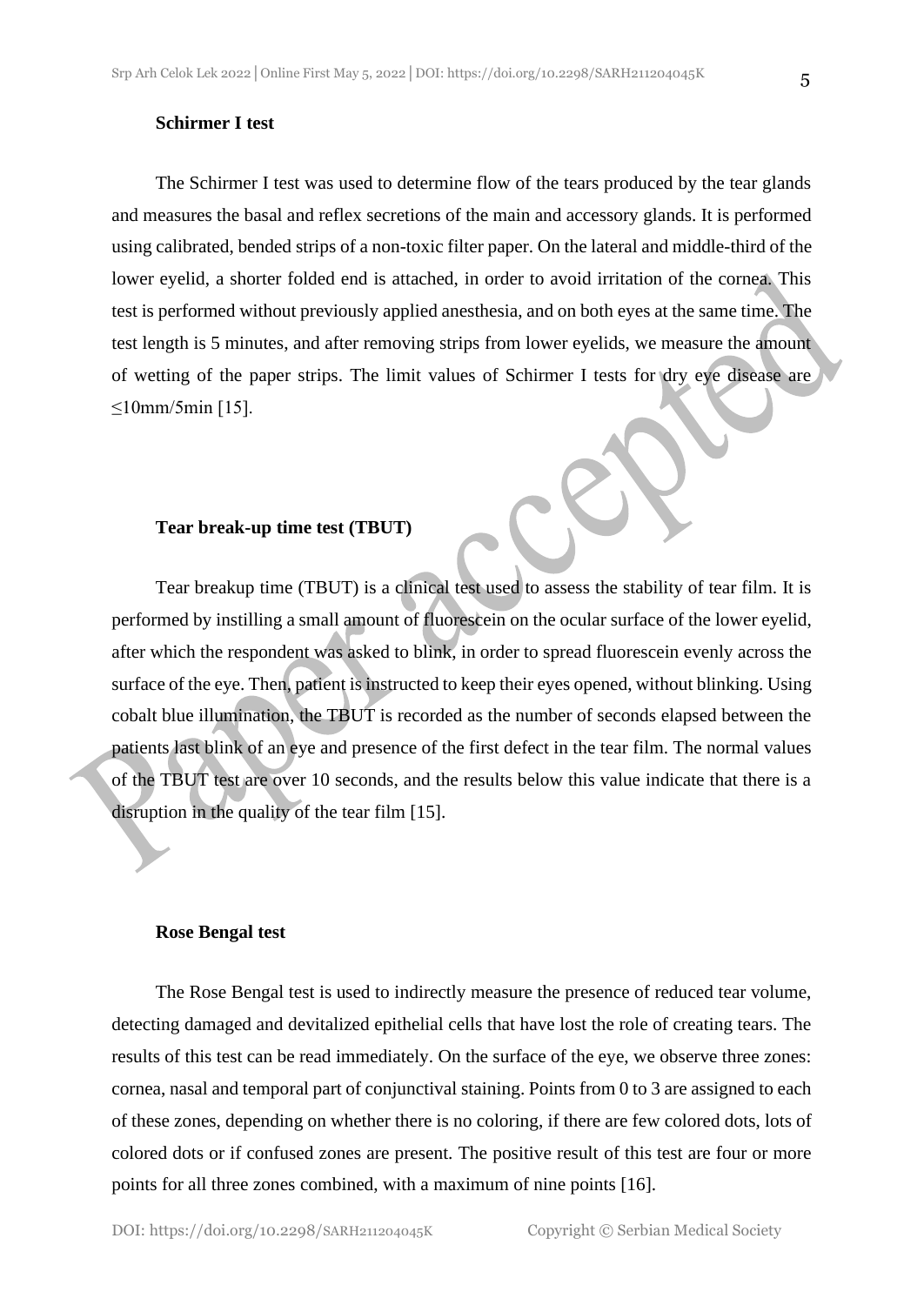#### **LIPCOF test**

A small folds, parallel to the lower lid margin, in infero-nasal and infero-temporal quadrants of the bulbar conjunctiva are defined as Lid-parallel conjunctival folds (LIPCOF), and they were first described by Höh et al. [17]. LIPCOF correlates with reduced mucin production and with epitheliopathy of the eyelid edge. Using the method described by Höh et al., the LIPCOF test graded from 0 to 3, by the slit lamp examination [17]. According to the comparison of the number of conjunctival folds with the height of the normal tear meniscus height there is a scale of grading. In grade 0, no fold appears; in 1, a single small fold appears smaller than the normal tear film meniscus; in grade 2, multiple folds up to the height of normal tear meniscus appear; and in grade 3, multiple folds higher than the normal tear meniscus appear.

#### **Statistical analysis**

Numerical data were presented as arithmetic mean and median with corresponding measures of variability (standard deviation, minimal and maximal value, range). Categorical data were presented as absolute numbers with frequencies. Differences of OSDI questionnaire results according to gender were analyzed by Mann Whitney U test. Spearman correlation coefficients were calculated to explore the relationship between LIPCOF test grade and patient's age. P < 0.05 was considered statistically significant. Statistical analysis was done using IPSS 1.3 program.

#### **RESULTS**

A total of 27 patients, 15 male (55.4%) and 12 female (44.6%), with mean age of  $60 \pm 15$ years (ranging from od 22 to 82 years) were included in the study (Table 1).

The average value of OSDI score in our study population was  $26.37 \pm 23.98$ , ranging from 0 to 80. The median value of Schirmer I test was 6 for right eye (ranging from 0 to12),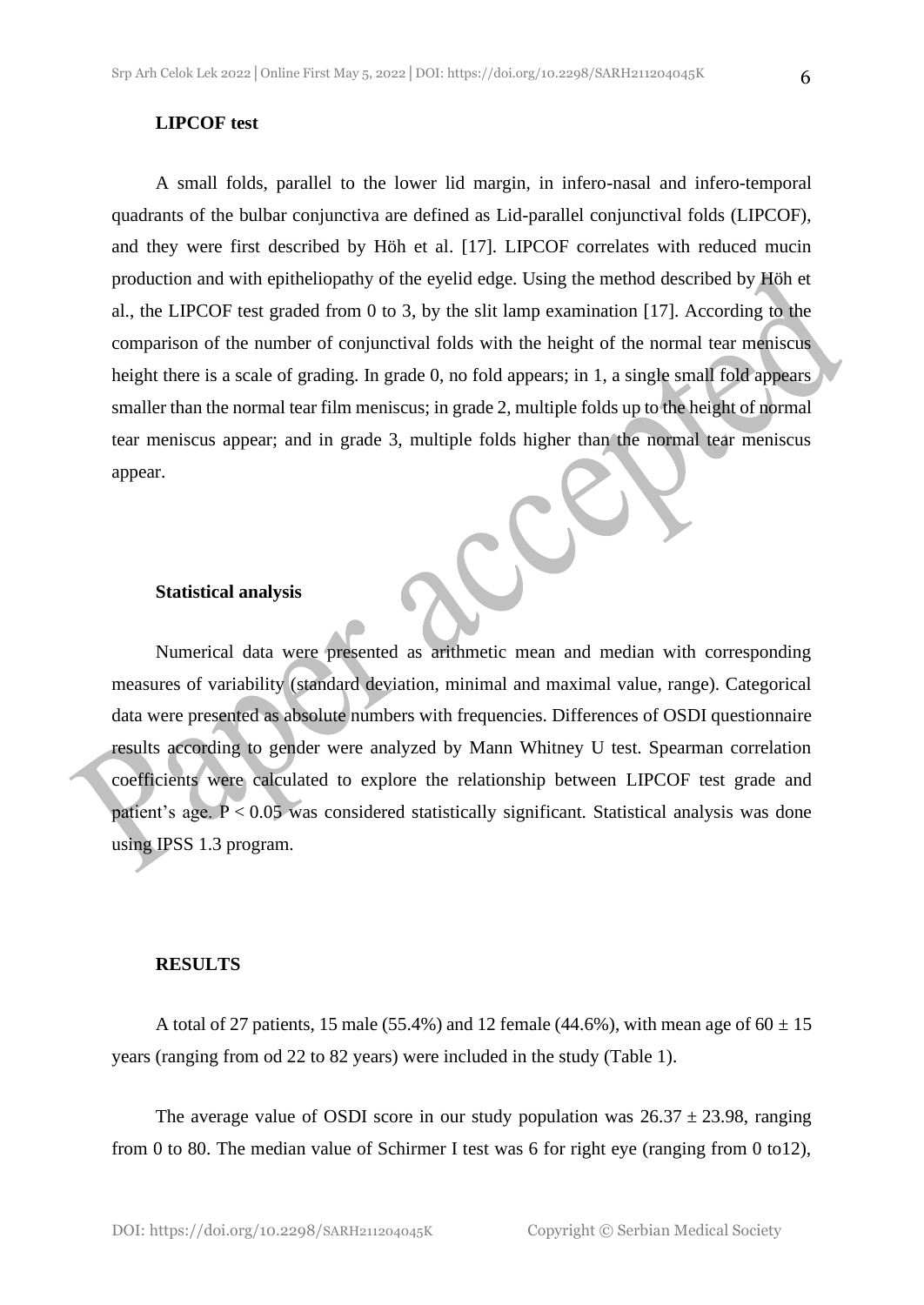and 3 for left eye (ranging from 0 to 10). Median values of LIPCOF test, Rose Bengal test and BUT test are presented in Table 2.

The correlations between OSDI score and age, as well as Schirmer I, LIPCOF, Rose Bengal and BUT test results are presented in Table 3. As is shown in the table 3, Schirmer I test for right and left eye were positively correlated with OSDI score: rho =  $0.639$ ; p < 0.001 and rho =  $0.540$ , p =  $0.004$ , respectively. Rose Bengal test (OD rho =  $0.458$ , p =  $0.016$ ; OS rho = 0.193, p = 0.334), and BUT test for left eye (rho = 0.439, p = 0.022) were also positively correlated with OSDI score (Table 3).

No statistically significant difference was found between OSDI score and gender  $(p = 0.136)$  (Figure 1). Also, no correlation between age of the respondents and OSDI score was found (rho =  $0.099$ , p =  $0.623$ ).

#### **DISCUSSION**

The results of this study showed that OSDI score was positively correlated with age, as well as Schirmer I, Rose Bengal and BUT test results. Also, no statistically significant difference was found between OSDI score and gender and no correlation between age of the respondents and OSDI score. This study is limited by small group of patients but some further testing within bigger groups would be suggested for better validation of the findings.

The core pathophysiological mechanisms of dry eye are lower tear production, higher evaporation, or their combination, with tear film hyperosmolarity and eye surface inflammation [1]. In clinical observation it was found patients usually do not meet the criteria of making the diagnosis of disease by all tests, so more classifications were made, of which is most popular one from Copenhagen. This phenomenon is probably consequence of multifactorial ethiology of dry eye. Copenhagen criteria are including three main factors-changes in aqueous layer (Schirmer), higher level of evaporation (TBUT) and eye surface defects (Rose Bengal Staining) [3]. By using more tests, the chance of making correct diagnosis is rising, but the consensus which combination, besides best specificity and sensitivity, would cover other aspects such as severity, quality of life, and follow up, doesn't exist [3]. To overcome this problem,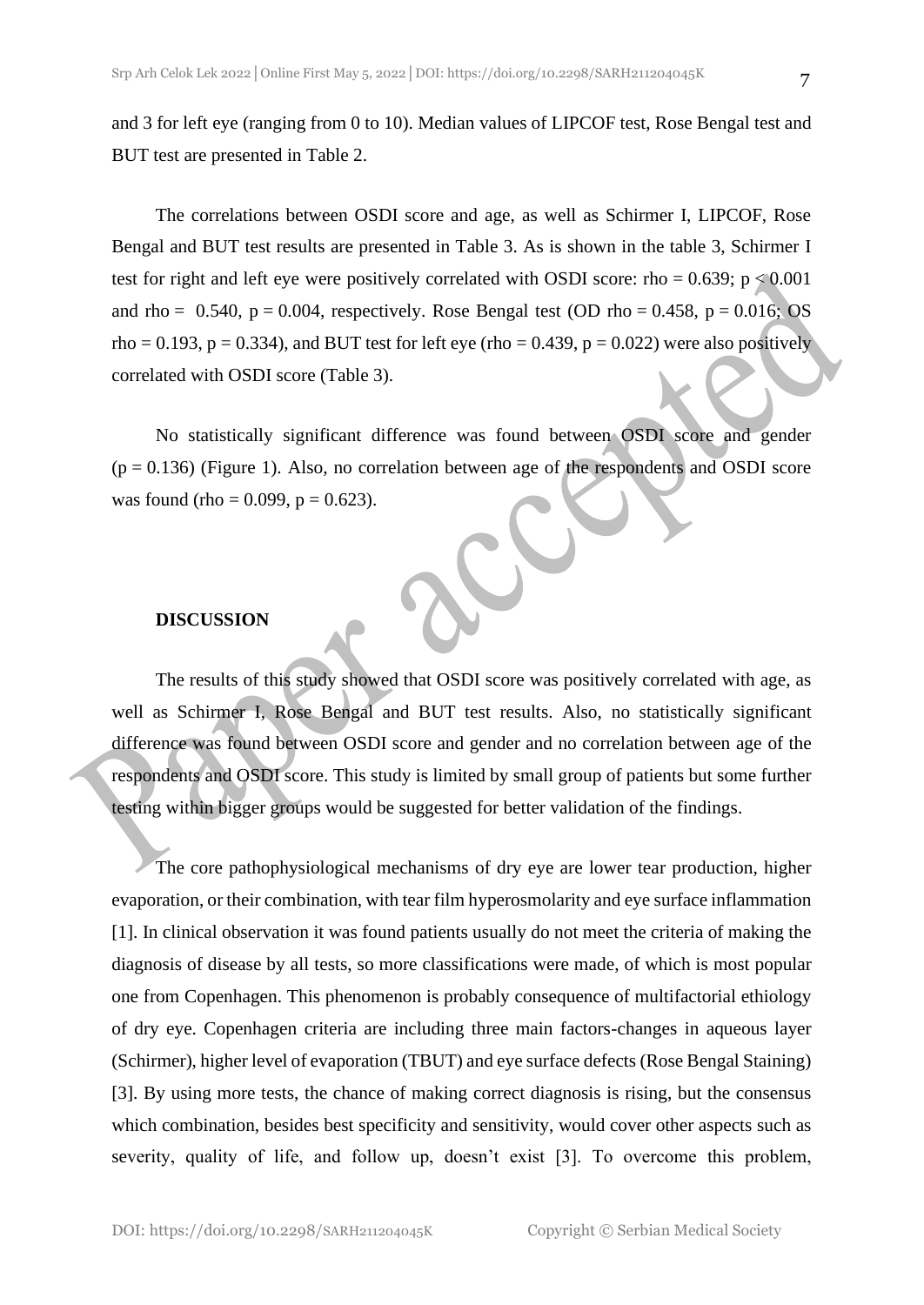questionnaires like DEQ-5, McMonnies and OSDI are added to battery of clinical examinations [10].

In this study in which 27 patients took part the values of OSDI score matches with OSDI scores in other studies in this field. Mean age of patients in our study is slightly higher than in other studies [18]. In literature overview, we found that the significant correlations between OSDI questionnaire and clinical examinations are common [19]. In general, positive correlation is most common between OSDI score and BUT test [19, 20, 21]. The potential explanation for this correlation can be complex etiologic mechanisms in dry eye disease, which implicit on symptoms, and individuality of clinical status which OSDI evaluates in regard to other aspects that every other test is evaluating.

When we analyzed LIPCOF clinical test results, we have found that almost 50% of patients have negative results, and just 20% of patients were positive to this test and similar findings are found by other studies. It is not in correlation to positive findings between OSDI score and LIPCOF grade in our study [21]. Further study of etiopathogenic mechanisms, symptoms and different aspects that every single test evaluates, as well as more patients included would help in clarification of these differences.

### **CONCLUSION**

OSDI questionnaire is fast, reliable and cheap test and it is great tool in evaluation of first symptoms of dry eye disease. In our study we have found the correlation between OSDI score and most common clinical diagnostic tests, whereas only LIPCOF test had not been with statistical significance. The gold standard questionnaire that could be for dry eye disease does not still be found therefore further studies with greater number of participants concerning this topic are needed.

**Conflict of interest:** None declared.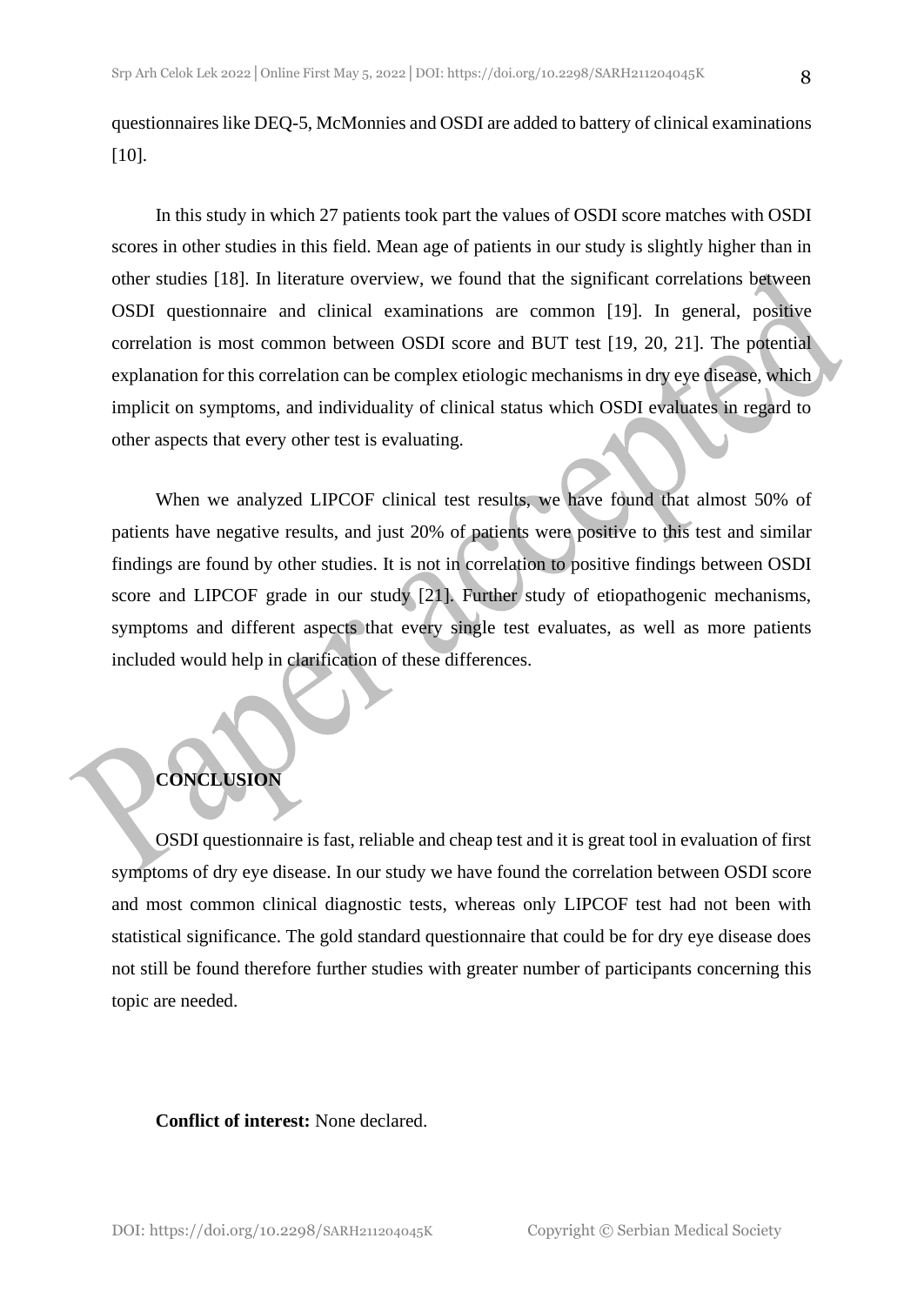#### **REFERENCES**

- 1. Hantera M.M. Trends in Dry Eye Disease Management Worldwide. Clinical Ophthalmology (Auckland, NZ), 2021: 15: 165. DOI https://doi.org/10.2147/OPTH.S281666
- 2. Minjeong, K., Chun Y.S., Kim. K.W. Different perception of dry eye symptoms between patients with and without primary Sjogren's syndrome.Scientific Reports 2022: 1-9. DOI https://doi.org/10.1038/s41598-022-06191-x
- 3. Sabeti Saama et al. Management of meibomian gland dysfunction: a review. Survey of ophthalmology 2020; 205- 217. PMID: 31494111 DOI: 10.1016/j.survophthal.2019.08.007
- 4. Ourania F. et al. Preoperative dry eyes disease in cataract patients with deficient tear break up time: evaluation of OSDI questionnaire, its subcategories and Keratograph 5M device results.International Ophthalmology 2022 : 1- 9. PMID: 35394587 DOI: 10.1007/s10792-022-02287-5
- 5. Ogawa, Yoko. "Sjögren's syndrome, non-sjögren's syndrome, and graft-versus-host disease related dry eye." Investigative Ophthalmology & Visual Science 2018: DES71-DES79. doi:https://doi.org/10.1167/iovs.17-23750
- 6. Vehof J, Hysi PG, Hammond CJ. A metabolome-wide study of dry eye disease reveals serum androgens as biomarkers. Ophthalmology. 2017;124: 505-11. https://doi.org/10.1016/j.ophtha.2016.12.011
- 7. Fu, Jiayao, et al. LncRNA PVT1 links Myc to glycolytic metabolism upon CD4+ T cell activation and Sjögren's syndrome-like autoimmune response. Journal of autoimmunity 2020: 102358. PMID: 31757716 DOI: 10.1016/j.jaut.2019.102358
- 8. Chan, Tommy CY, et al. "Update on the association between dry eye disease and meibomian gland dysfunction." Hong Kong Medical Journal 2019: 38. PMID: 30713149 DOI: 10.12809/hkmj187331
- 9. Sullivan DA, Rocha EM, Aragona P, Clayton JA, Ding J, Golebiowski B, et al. TFOS DEWS II Sex, Gender, and Hormones Report. Ocul Surf. 2017;15(3):284- 333. https://doi.org/10.1016/j.jtos.2017.04.001
- 10. Ji, Yong Woo, et al. "The correction of conjunctivochalasis using high-frequency radiowave electrosurgery improves dry eye disease." Scientific reports 2021: 1-10. DOI https://doi.org/10.1038/s41598-021-82088-5
- 11. Kojima T, Dogru M, Kawashima Met al. Advances in the diagnosis and treatment of dry eye. Progress in retinal and eye research, 2020: 100842. PMID: 32004729 DOI: 10.1016/j.preteyeres.2020.100842
- 12. Guo Y, Peng R, Feng K et al. Diagnostic performance of McMonnies questionnaire as a screening survey for dry eye: a multicenter analysis. Journal of ophthalmology, 2016; 2016: 6210853. PMCID: PMC488459 PMID: 27293876
- 13. Midorikawa-Inomata A, Inomata T, Nojiri S et al. Reliability and validity of the Japanese version of the Ocular Surface Disease Index for dry eye disease. BMJ open, 2019; 9(11): e033940. PMCID: PMC6886996. PMID: 3177211
- 14. Guarnieri, Adriano, et al. "Relationship between OSDI questionnaire and ocular surface changes in glaucomatous patients." International Ophthalmology 2020: 741-751. PMID: 31813109 DOI: 10.1007/s10792-019-01236-z
- 15. Almutairi A. H, Alalawi B. S, Badr G. H et al. Prevalence of dry eye syndrome in association with the use of contact lenses in Saudi Arabia. BMC ophthalmology, 2021;21(1): 1-7. DOI https://doi.org/10.1186/s12886-021- 01912-8
- 16. Mejía, L. F., J. C. Gil, and M. Jaramillo. "Intense pulsed light therapy: A promising complementary treatment for dry eye disease." Archivos de la Sociedad Española de Oftalmología (English Edition) 2019: 331-336. PMID: 31079987 DOI: 10.1016/j.oftal.2019.03.009
- 17. Pult H, Bandlitz S. Lid-parallel conjunctival folds and their ability to predict dry eye. Eye & contact lens 2018 (44): S113-S119. PMID: 29023310 DOI:10.1097/ICL.0000000000000435
- 18. Ayyildiz, Taha, and Fikriye Milletli Sezgin. "The effect of ocular demodex colonization on schirmer test and OSDI scores in newly diagnosed dry eye patients." Eye & contact lens 2020(46): S39-S41.
- 19. Bandlitz S, Purslow C, Murphy P. J et al. Lid-parallel conjunctival fold (LIPCOF) morphology imaged by optical coherence tomography and its relationship to LIPCOF grade. Contact Lens and Anterior Eye, 2019; 42(3): 299- 303. PMID: 30442513 DOI: 10.1016/j.clae.2018.10.025
- 20. Raghuwanshi S, Agarwal R, Raghuwansh SK, Shidhaye PR Correlation between ocular-surface disease index questionnaire, tear film break-up time and schirmer tests for evaluation of the tear film in patients of dry eye syndrome. Int J Med Res Rev 2016; 4(3):309-313. DOI: https://doi.org/10.17511/ijmrr.2016.i03.04
- 21. Tsubota K, Yokoi N, Shimazaki J et al. New perspectives on dry eye definition and diagnosis: a consensus report by the Asia Dry Eye Society. The ocular surface, 2017: 65-76. PMID: 27725302 DOI: 10.1016/j.jtos.2016.09.003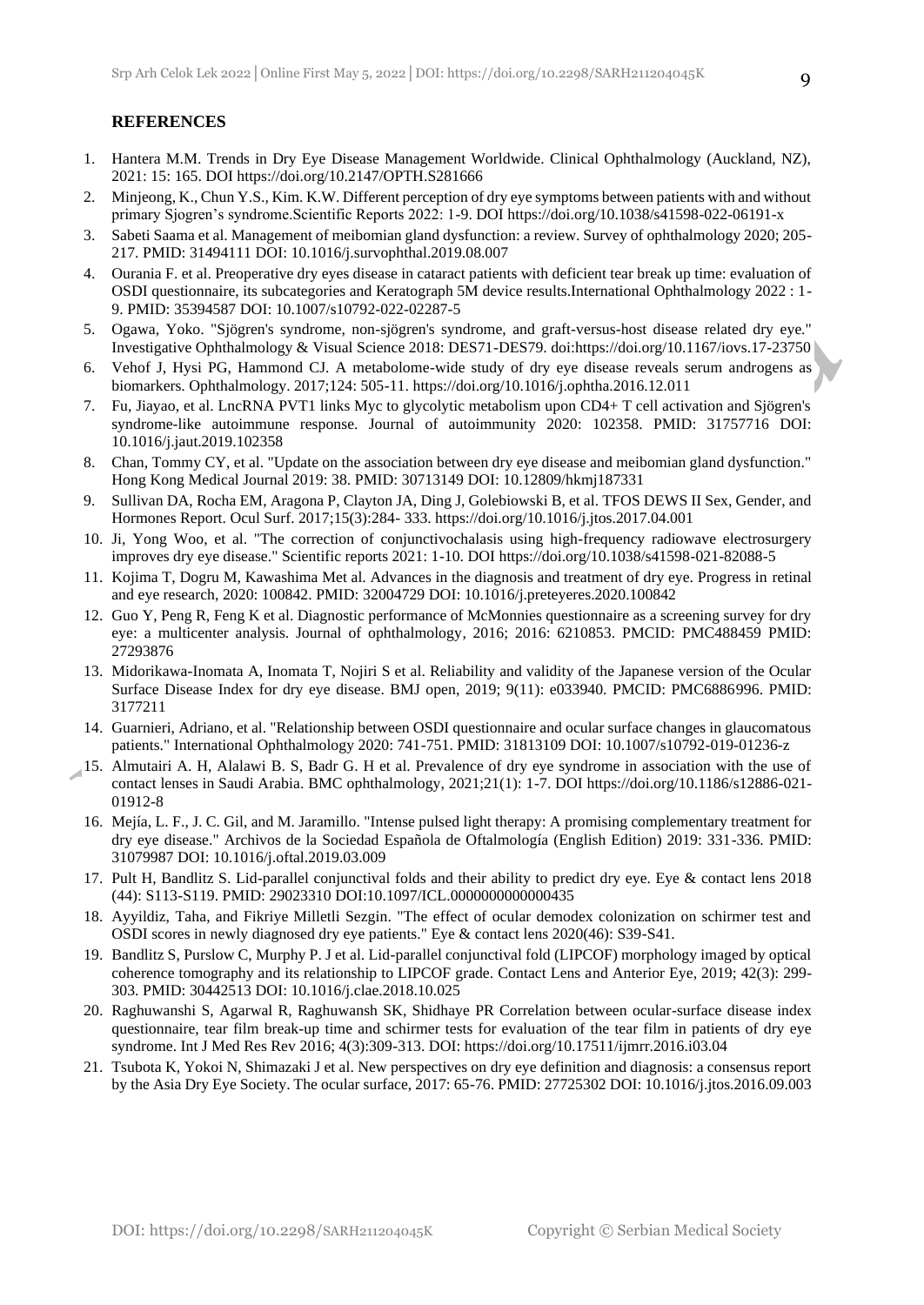## **Table 1**. Demographic characteristics of the patients

| Sex, $n$ $(\%)$    |             |
|--------------------|-------------|
| Male               | 15(55.4)    |
| Female             | 12(44.6)    |
| Age, mean $\pm$ SD | $60 \pm 15$ |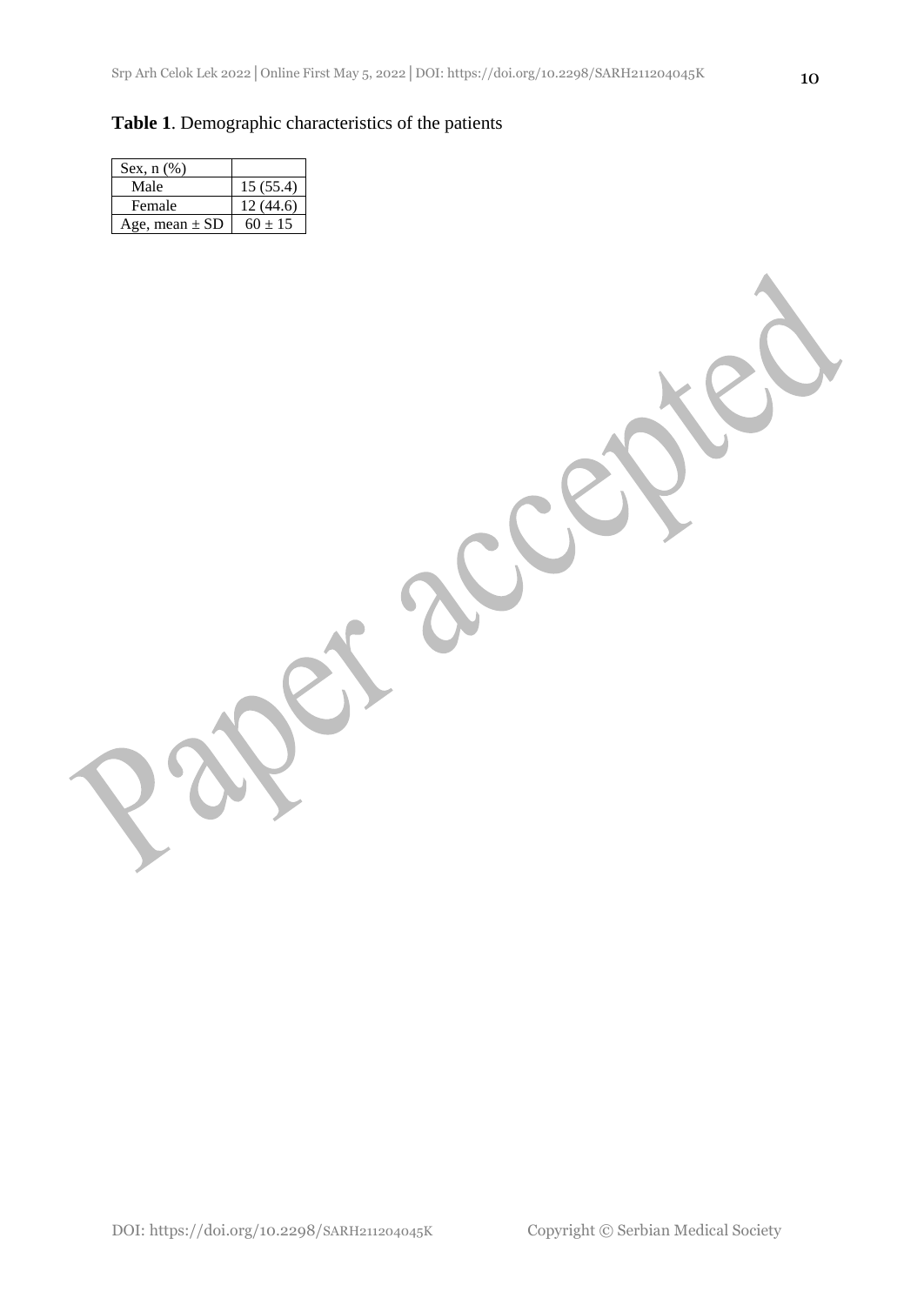## **Table 2.** Median test values for Schirmer I, lid-parallel conjunctival folds (LIPCOF), Rose

Bengal, and tear break-up time (TBUT) tests

| Test             | n  | mean | <b>SD</b> | median | minimum | maximum |
|------------------|----|------|-----------|--------|---------|---------|
| Schirmer OD      | 27 | 5.57 | 3.03      | 6.0    |         | 12      |
| Schirmer OS      | 27 | 4.09 | 2.95      | 3.00   |         | 10      |
| <b>LIPCOF OD</b> | 27 | 0.7  | 0.77      | 1.00   |         |         |
| <b>LIPCOF OS</b> | 27 | 0.59 | 0.64      | 1.00   |         |         |
| Rose Bengal OD   | 27 | 1.89 | 2.21      | 1.00   |         |         |
| Rose Bengal OS   | 27 | 1.30 | 1.2       | 1.00   |         |         |
| <b>BUT OD</b>    | 27 | 4.81 | 3.17      | 5.00   |         | 10      |
| <b>BUT OS</b>    | 27 | 4.7  | 3.66      | 3.00   |         |         |

OD – right eye; OS – left eye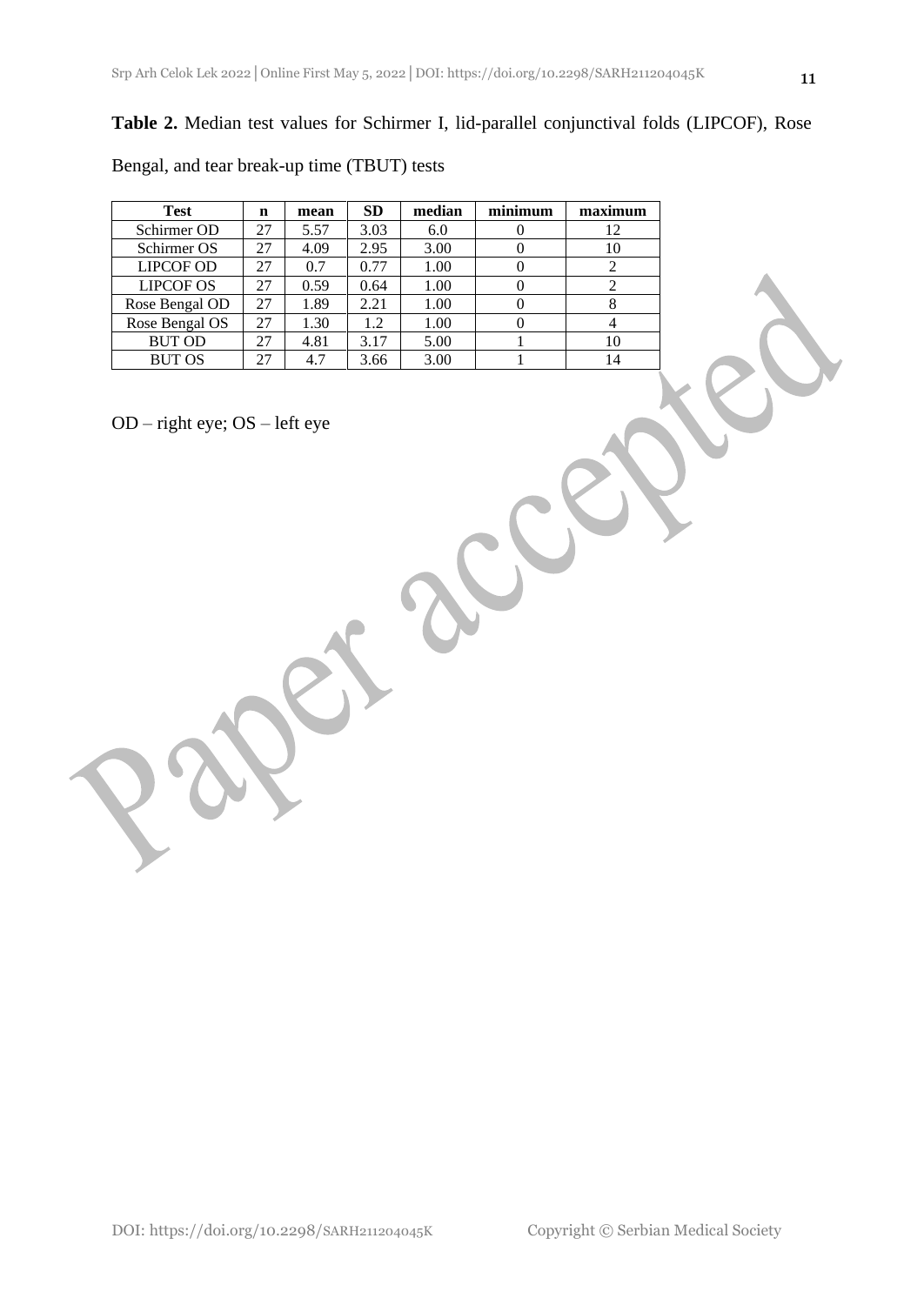**Table 3.** Correlation between Ocular Surface Disease Index (OSDI) score and age, Schirmer I, lid-parallel conjunctival folds (LIPCOF), Rose Bengal, and tear break-up time (TBUT) tests

| Variable         | <b>OSDI</b> score |       |  |  |
|------------------|-------------------|-------|--|--|
|                  | p                 | р     |  |  |
| Age              | 0.099             | 0.623 |  |  |
| Schirmer OD      | 0.639             | 0.001 |  |  |
| Schirmer OS      | 0.540             | 0.004 |  |  |
| <b>LIPCOF OD</b> | 0.114             | 0.572 |  |  |
| <b>LIPCOF OS</b> | $-0.130$          | 0.517 |  |  |
| Rose Bengal OD   | 0.458             | 0.016 |  |  |
| Rose Bengal OS   | 0.193             | 0.334 |  |  |
| <b>BUT OD</b>    | $-0.064$          | 0.749 |  |  |
| <b>BUT OS</b>    | 0.439             | 0.022 |  |  |

OD – right eye; OS – left eye